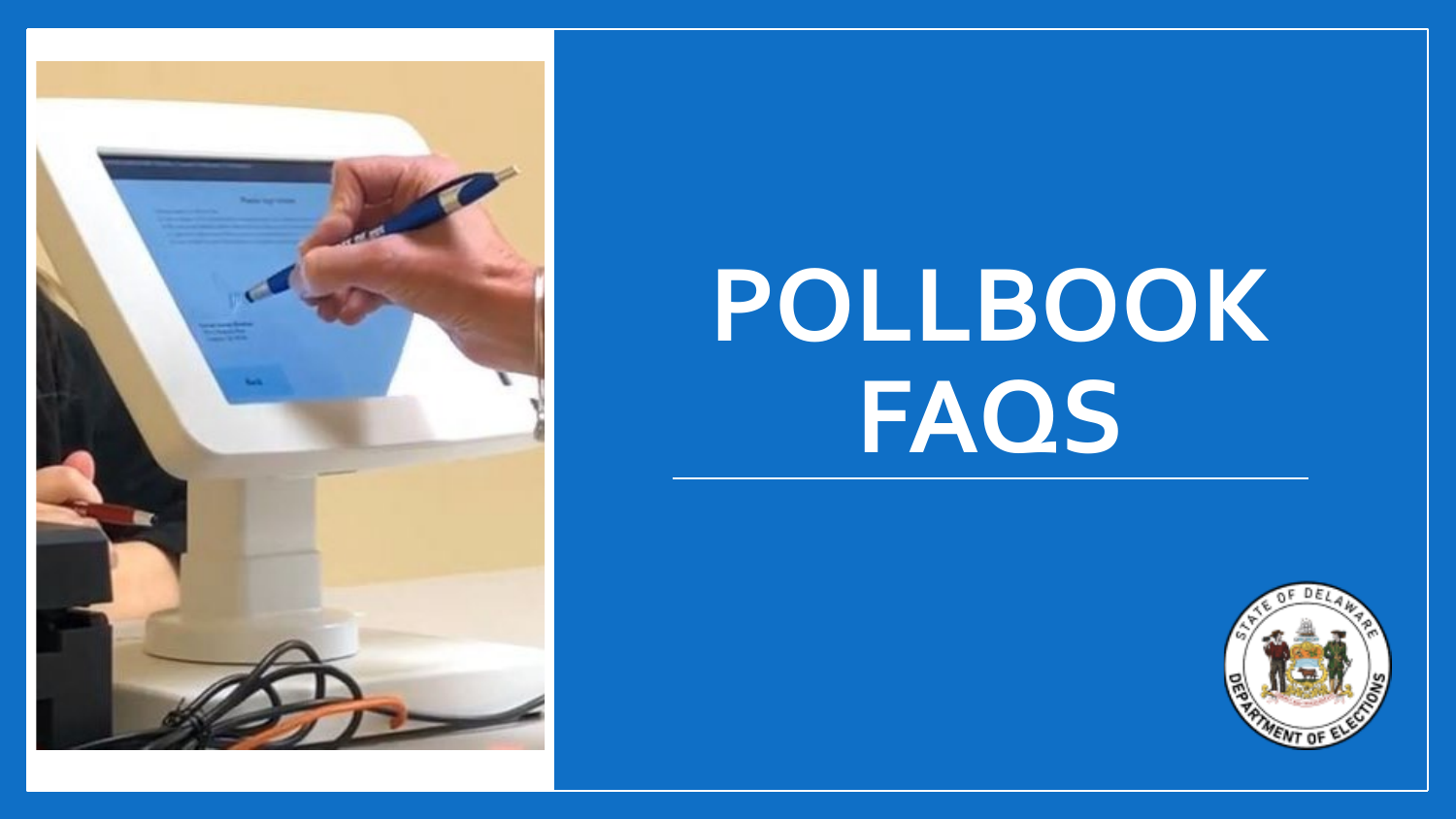**1. I have been registered for over twenty years! When I went to vote, my record did not come up when they scanned my driver's license. Why?**

•Only over the past 10 years or so, has the Delaware Elections voter registration system captured driver's license and state ID numbers. If you have not updated your record in a while, your number may not be on file. You may add your number to your record anytime by calling the Department or completing a voter registration form at iVote.de.gov.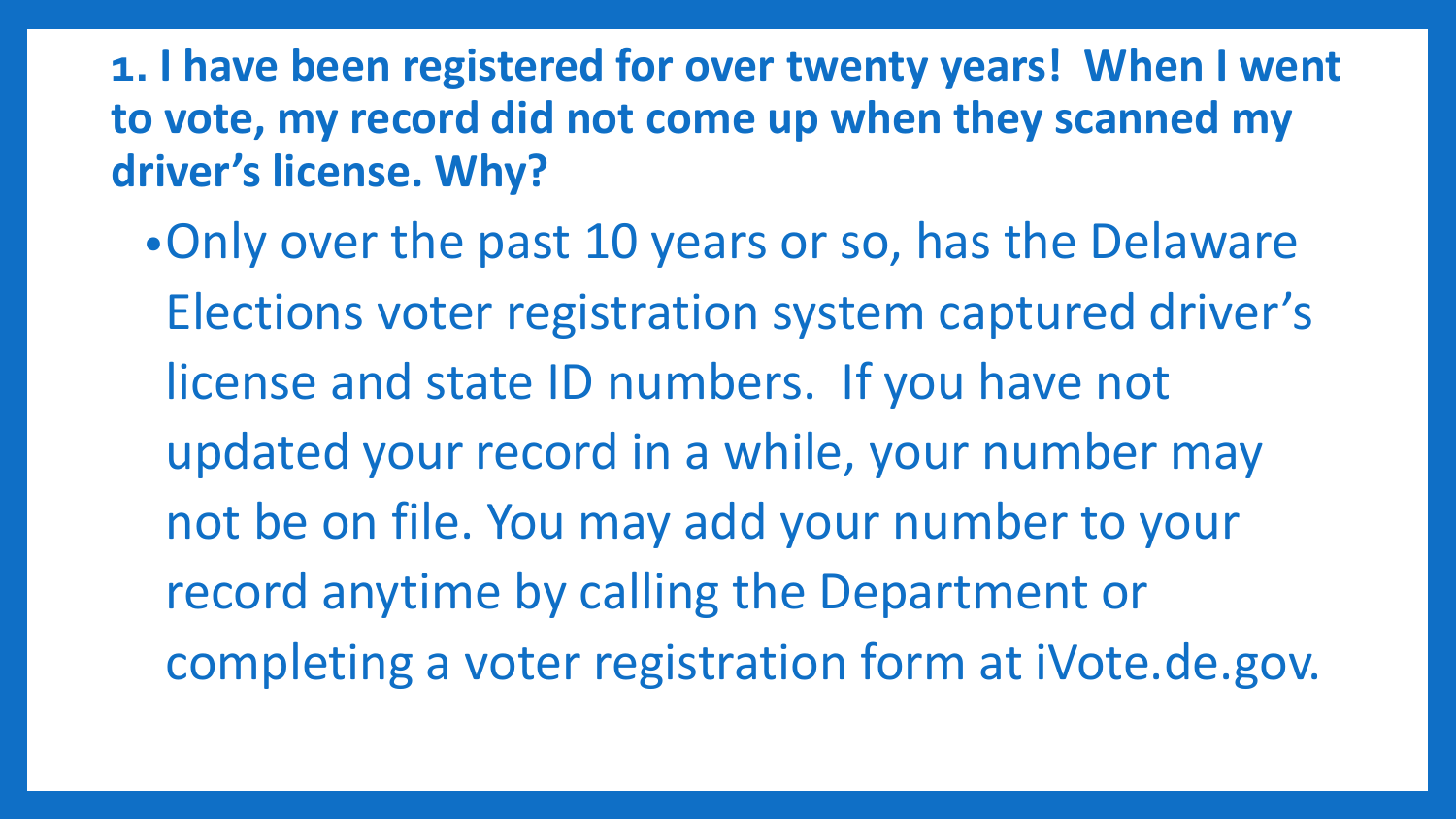## **2. Even when they entered my name in the pollbook, my record did not immediately appear. They eventually found me. Why did this happen?**

•Often, if your name does not match the name on your voter registration file (hyphenated vs. non-hyphenated, or recent name change), it may take some time to find your voter record on the pollbook. You will be able to update your name at the Polling Place, but we encourage you to update it before Election Day so you will not run into this issue. You may do so at iVote.de.gov or by filling out a paper form available at our offices, for download from our website elections.delaware.gov, or by requesting Elections mail one to you.